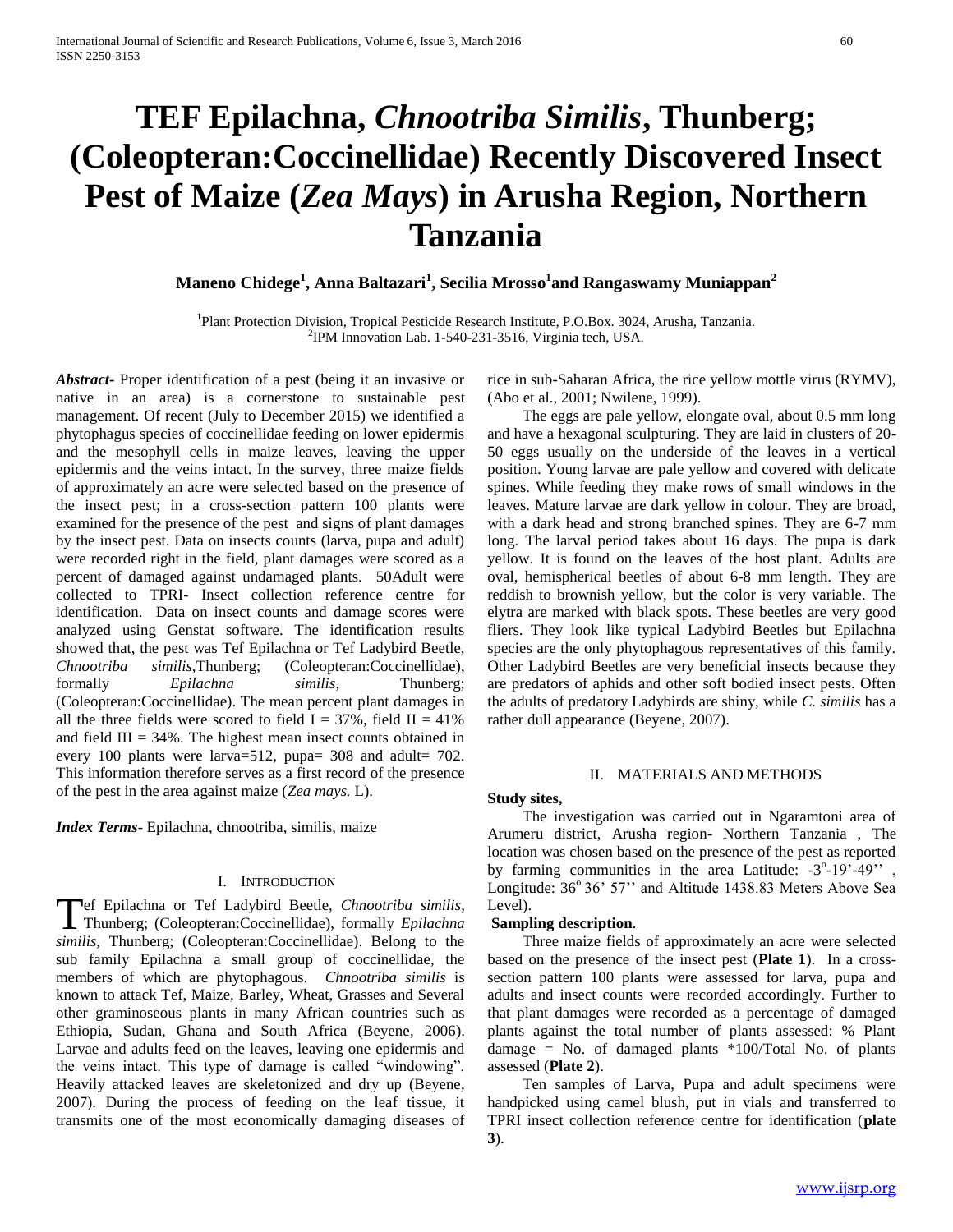

**Plate 1: Maize Leaf damage by** *C. similis* **in one of the farms in Ngaramtoni.**



**Plate 2: Leaf damage severity by** *C. similis*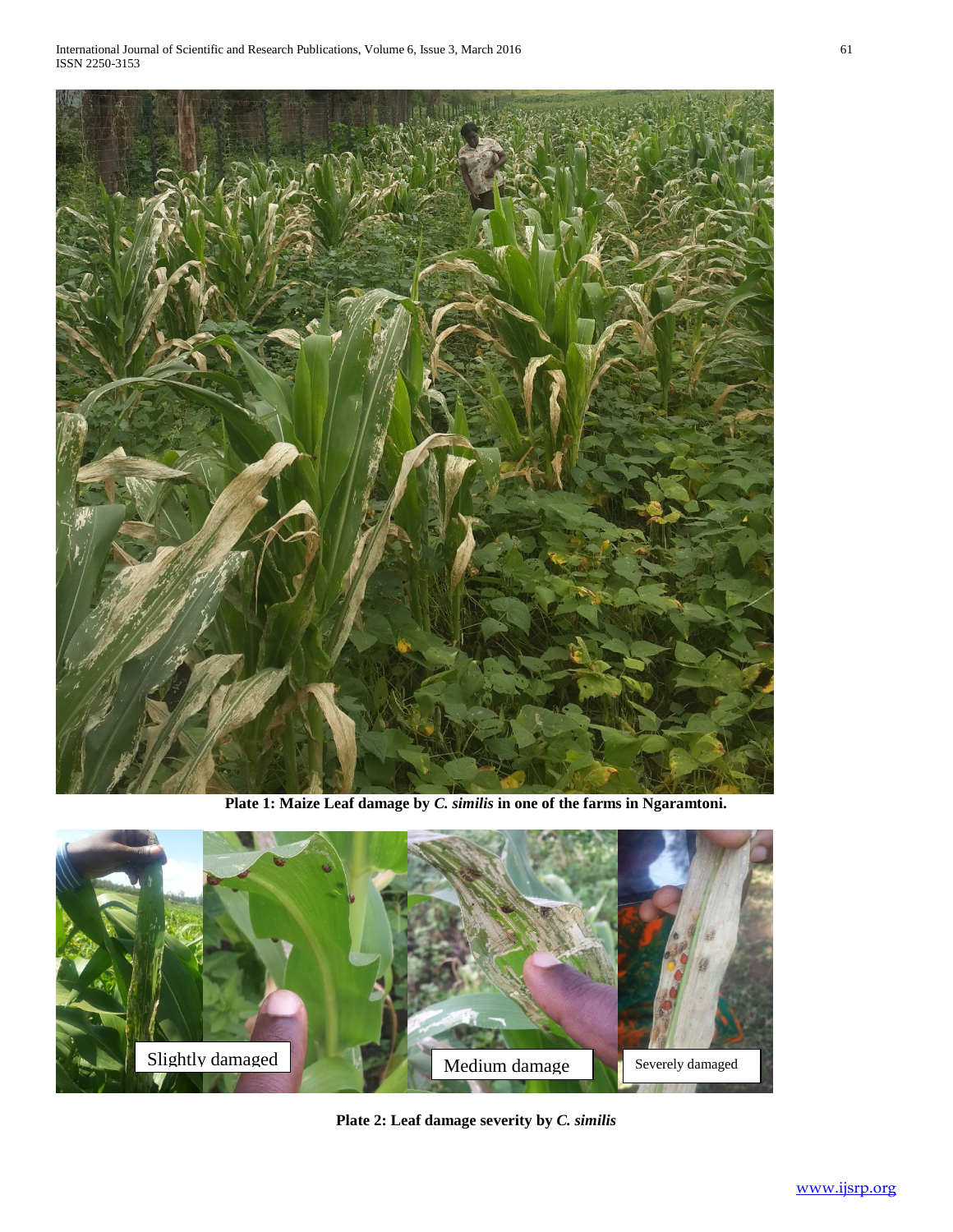# **Data analysis**

 Descriptive statistics were achieved using GEN-Stat soft ware, 10<sup>th</sup> Edition (VSN International) where means of insect counts and percent plant damages were determined and presented accordingly.

#### III. RESULTS AND DISCUSSION

 From the samples obtained from the fields and with the aid of the bisecting microscope in TPRI insect collection reference centre and the expertise of Dr. Muniappan Rangaswan (Entomologist and the director of IPM Innovation Lab. Virginia tech) the insect species was identified as *Chnootriba similis*,

Thunberg; (Coleopteran:Coccinellidae), formally *Epilachna similis,* Thunberg; (Coleopteran:Coccinellidae). Sub family Epilachnae, Family Coccinellidae, order Coleoptera, Class Insecta, sub phylum Hexapoda, Phylum arthropoda and kingdom animalia.

The mean percent damage inflicted by *C. similis* were 37%, 41% and 34% for the three fields while the maximum percent damage was as higher as 41% in these fields (figure 1). Most of plants leaves were severely damage in the lower part **(plate 3).** It is evidence of how serious the pest is if left unchecked.



**Plate 3:** Lower leaf damage by *C. similis* **Figure 1: Mean percent plant damages in the three maize farms:**



 The highest means of insect counts obtained from 100 maize plants in the three fields surveyed were for (field I: larva 388, pupa 68 and adult 216, field II: larva 385, pupa 308 and adult 249, field III: larva 512, pupa 187 and adult 702) **(Figure 2).**